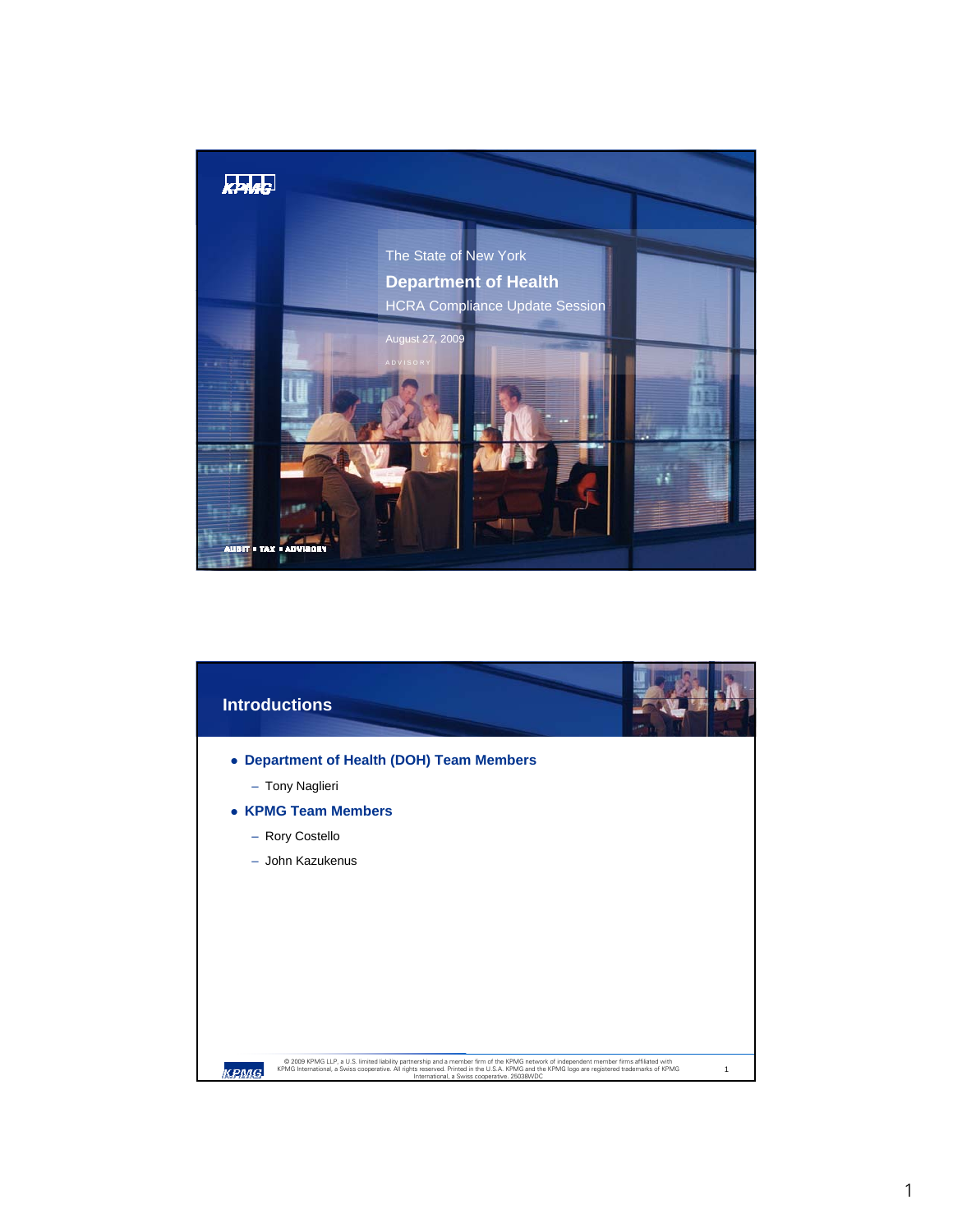

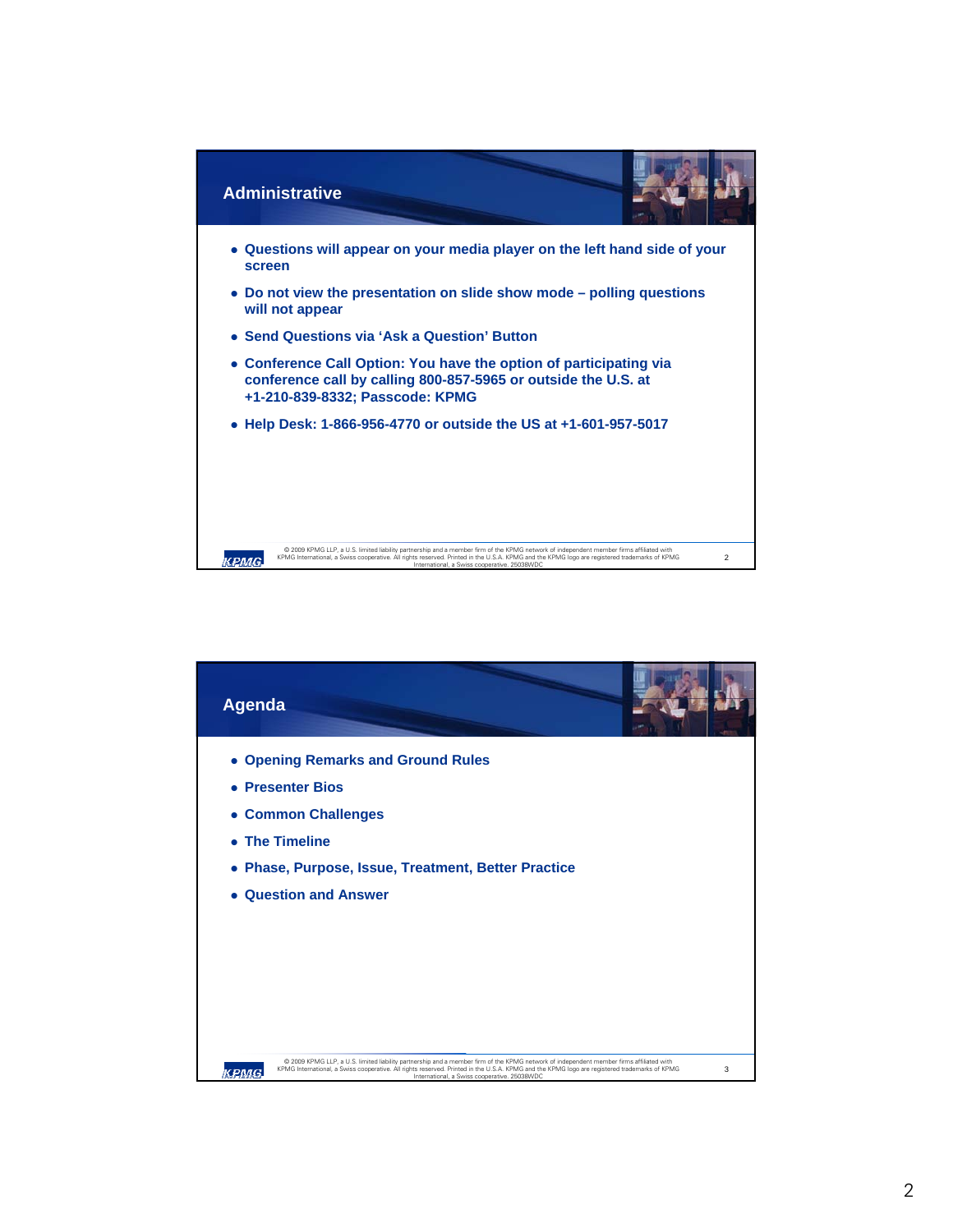

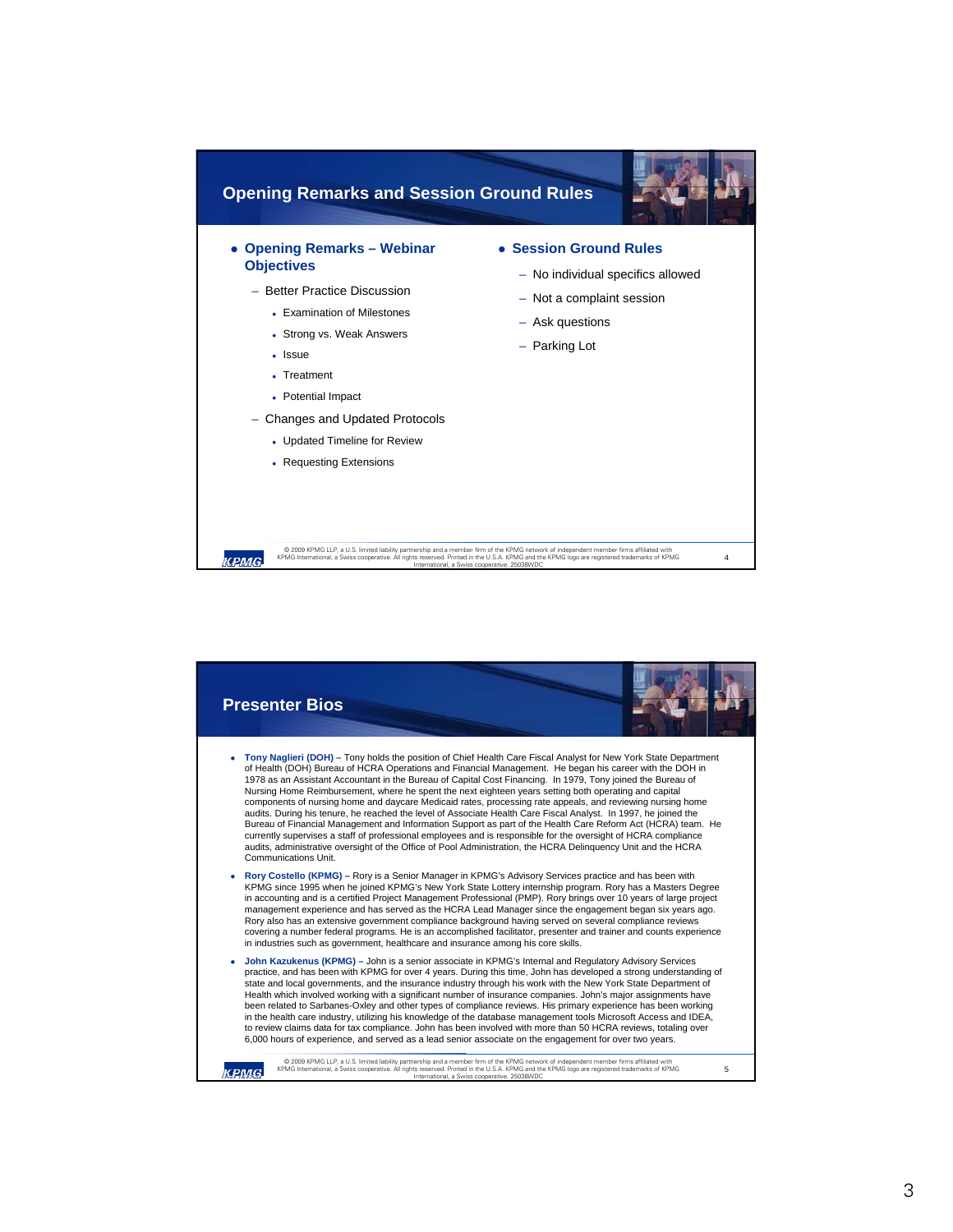

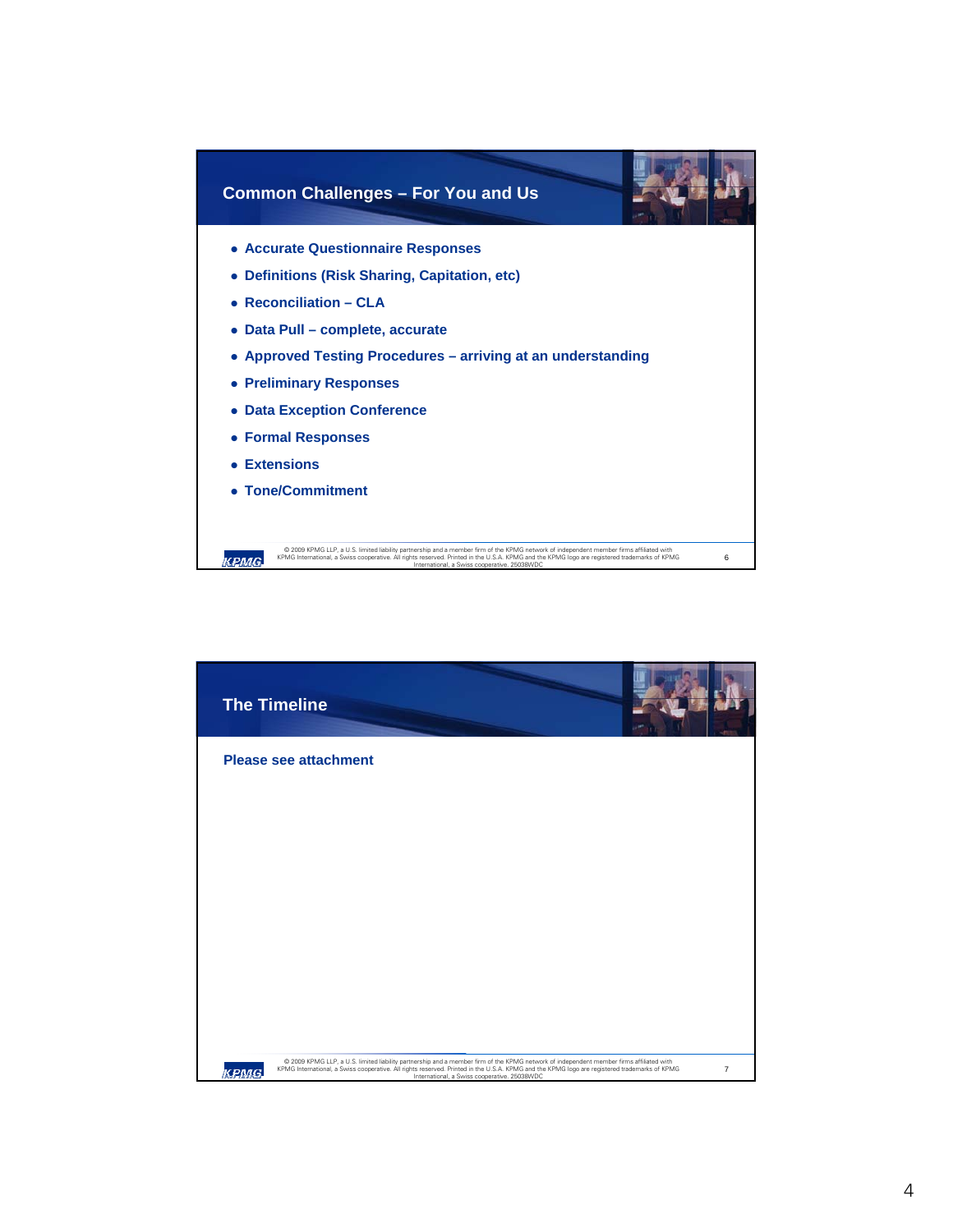

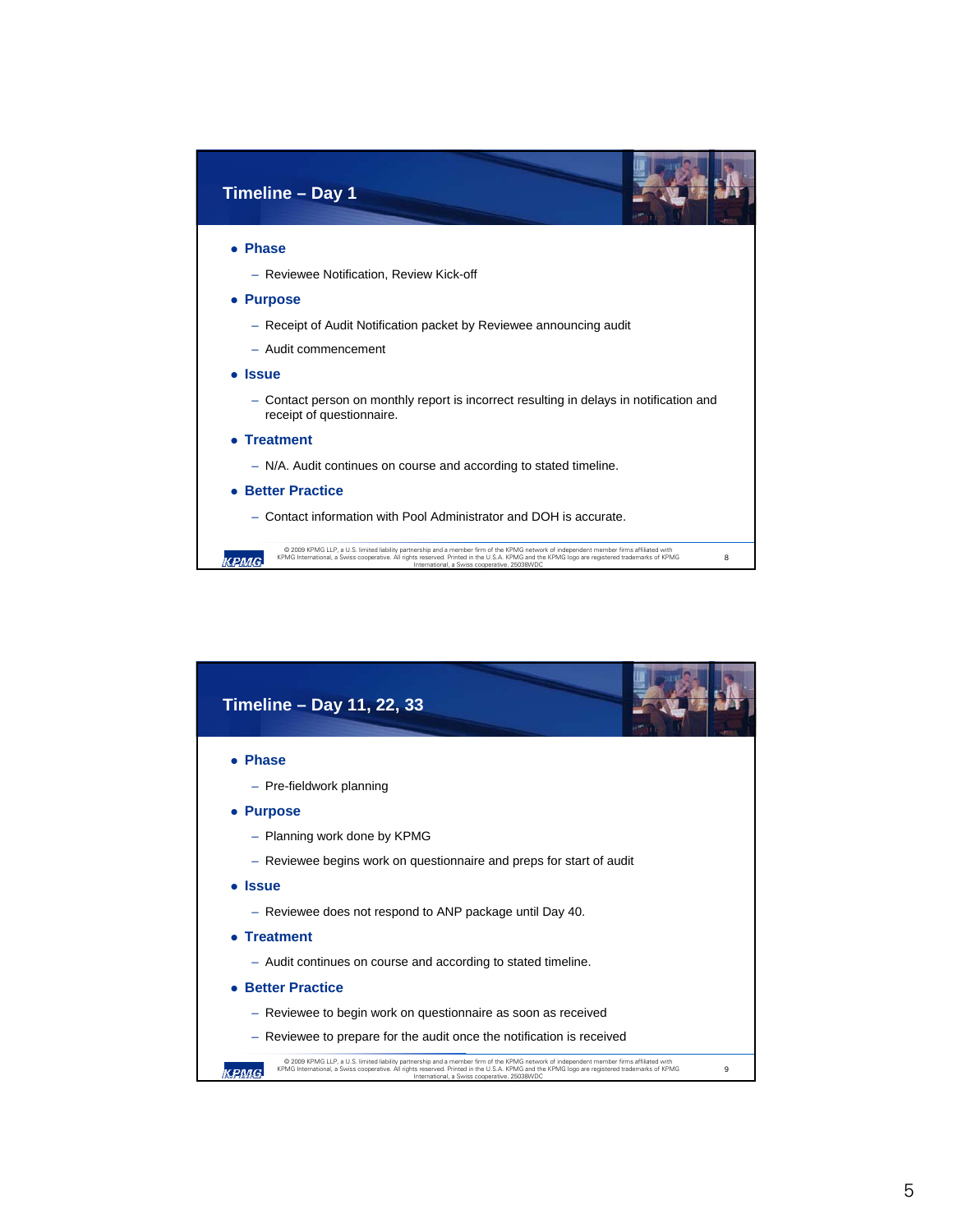

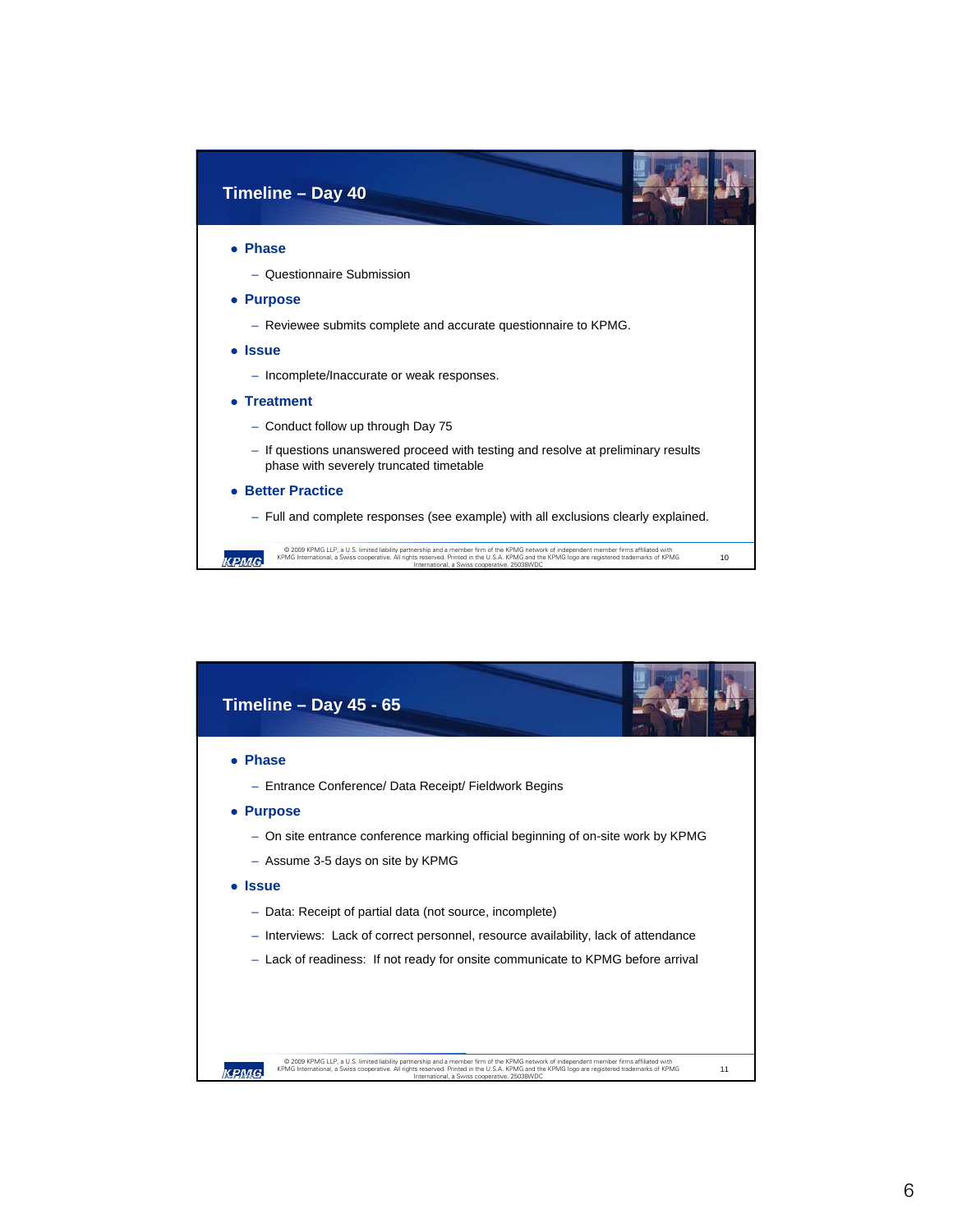

| Timeline - Day 45                                                                                                                                                                                                                                                                                                                             |
|-----------------------------------------------------------------------------------------------------------------------------------------------------------------------------------------------------------------------------------------------------------------------------------------------------------------------------------------------|
| <b>Phase</b>                                                                                                                                                                                                                                                                                                                                  |
| - Data and Information Request Representation Letter Due                                                                                                                                                                                                                                                                                      |
| • Purpose                                                                                                                                                                                                                                                                                                                                     |
| - Reviewee to sign data representation letter indicating all data provided is accurate<br>and complete. Provide signed letter to KPMG.                                                                                                                                                                                                        |
| <b>Issue</b>                                                                                                                                                                                                                                                                                                                                  |
| - Letter not ready                                                                                                                                                                                                                                                                                                                            |
| - Altered language to letter (even though provided in PDF), refusal to sign                                                                                                                                                                                                                                                                   |
| <b>Treatment</b>                                                                                                                                                                                                                                                                                                                              |
| - Consult with DOH                                                                                                                                                                                                                                                                                                                            |
| - Scope limitation finding in final report                                                                                                                                                                                                                                                                                                    |
| <b>Better Practice</b>                                                                                                                                                                                                                                                                                                                        |
| - Unaltered, completed and signed data representation letter.                                                                                                                                                                                                                                                                                 |
| @ 2009 KPMG LLP, a U.S. limited liability partnership and a member firm of the KPMG network of independent member firms affiliated with<br>KPMG International, a Swiss cooperative. All rights reserved. Printed in the U.S.A. KPMG and the KPMG logo are registered trademarks of KPMG<br>13<br>International, a Swiss cooperative. 25038WDC |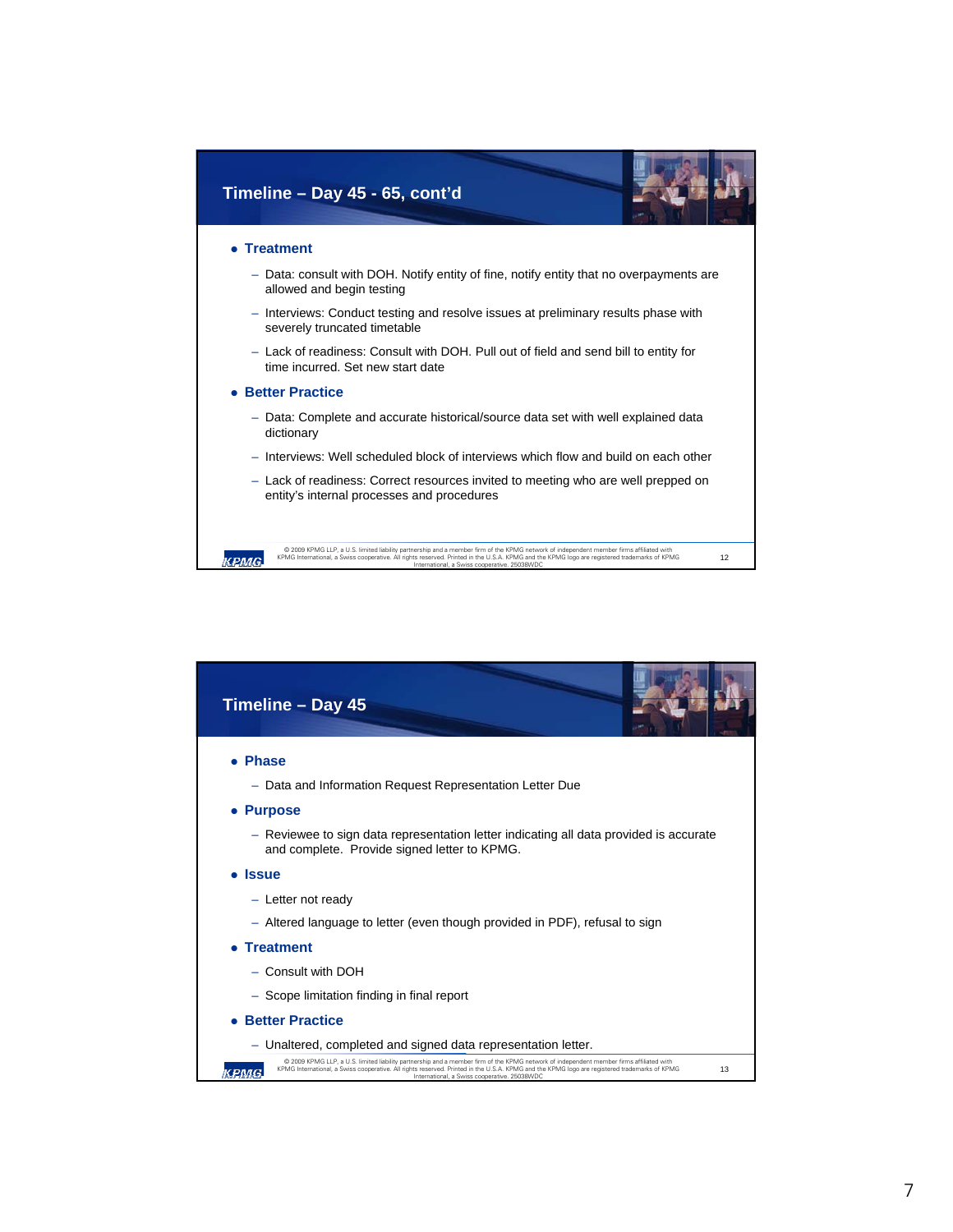

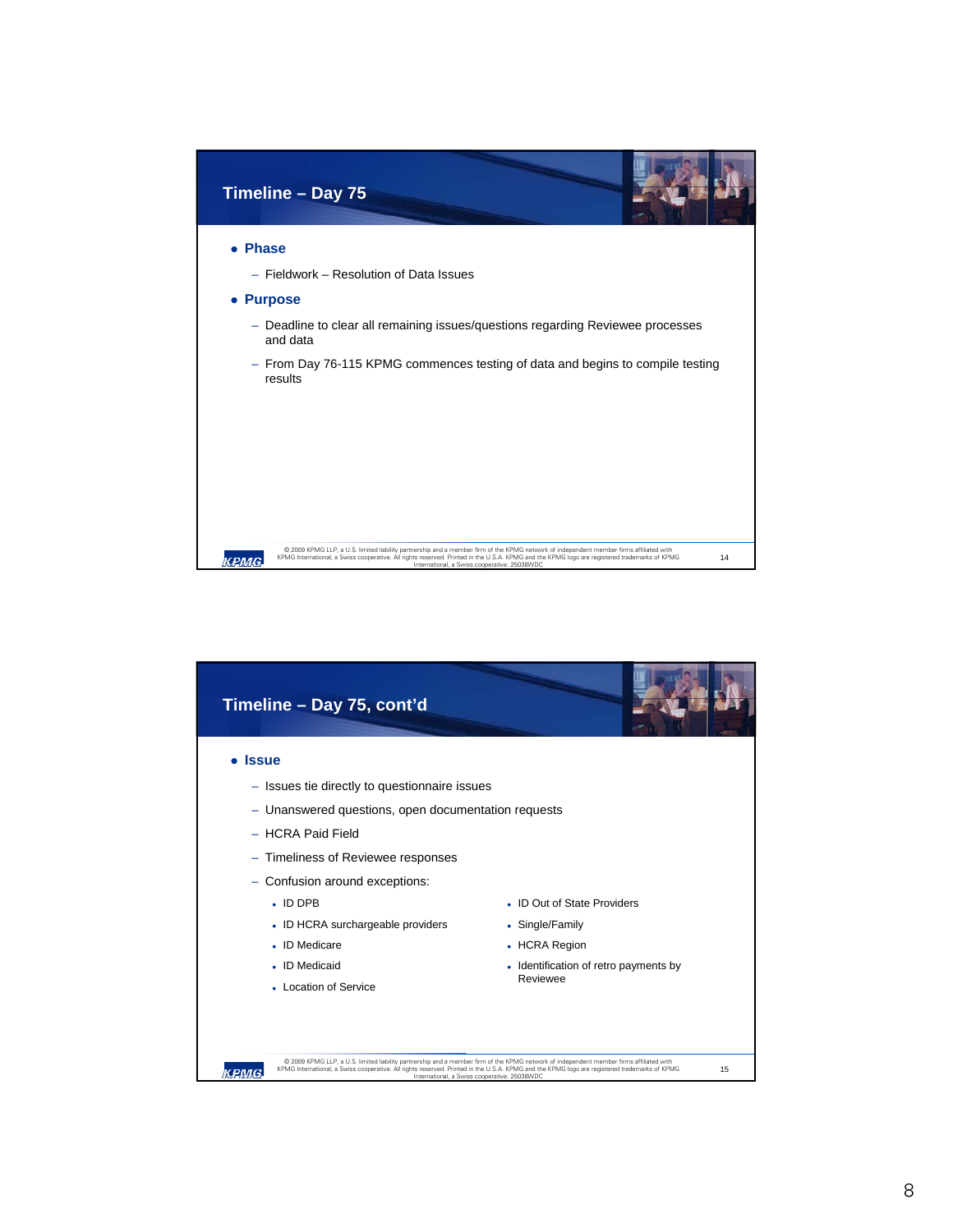

| Timeline - Day 115                                                                                                                                                                                                                                                                                                                              |    |
|-------------------------------------------------------------------------------------------------------------------------------------------------------------------------------------------------------------------------------------------------------------------------------------------------------------------------------------------------|----|
| • Phase                                                                                                                                                                                                                                                                                                                                         |    |
| - Testing Results Sent to Reviewee                                                                                                                                                                                                                                                                                                              |    |
| • Purpose                                                                                                                                                                                                                                                                                                                                       |    |
| - Draft test results packet is delivered to Reviewee                                                                                                                                                                                                                                                                                            |    |
| - Three way conference call held with DOH, Reviewee, and KPMG                                                                                                                                                                                                                                                                                   |    |
| • Issue                                                                                                                                                                                                                                                                                                                                         |    |
| $- N/A$                                                                                                                                                                                                                                                                                                                                         |    |
| • Treatment                                                                                                                                                                                                                                                                                                                                     |    |
| $- N/A$                                                                                                                                                                                                                                                                                                                                         |    |
| • Better Practice                                                                                                                                                                                                                                                                                                                               |    |
| $- N/A$                                                                                                                                                                                                                                                                                                                                         |    |
|                                                                                                                                                                                                                                                                                                                                                 |    |
| @ 2009 KPMG LLP, a U.S. limited liability partnership and a member firm of the KPMG network of independent member firms affiliated with<br>KPMG International, a Swiss cooperative. All rights reserved. Printed in the U.S.A. KPMG and the KPMG logo are registered trademarks of KPMG<br>кемв<br>International, a Swiss cooperative, 25038WDC | 17 |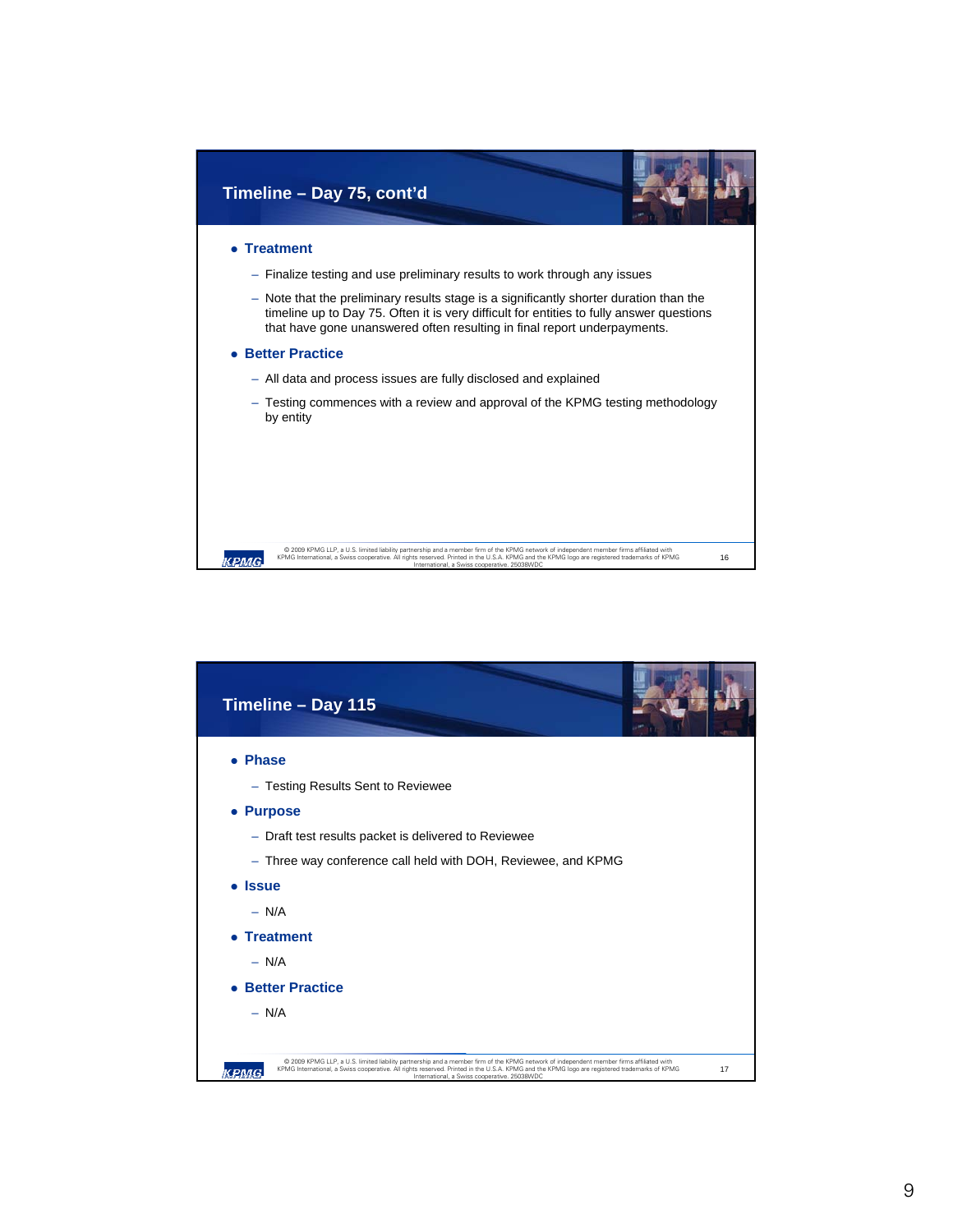

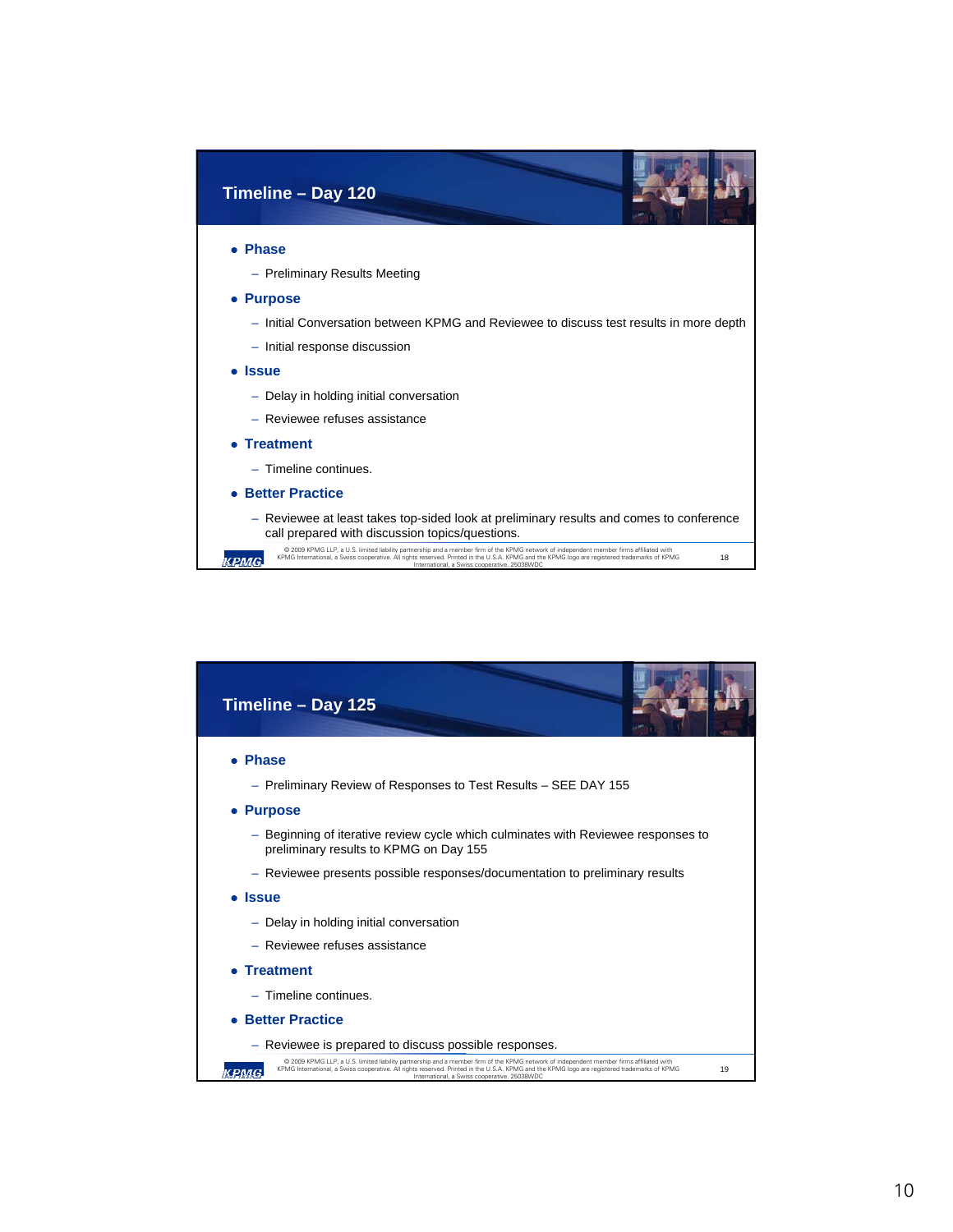

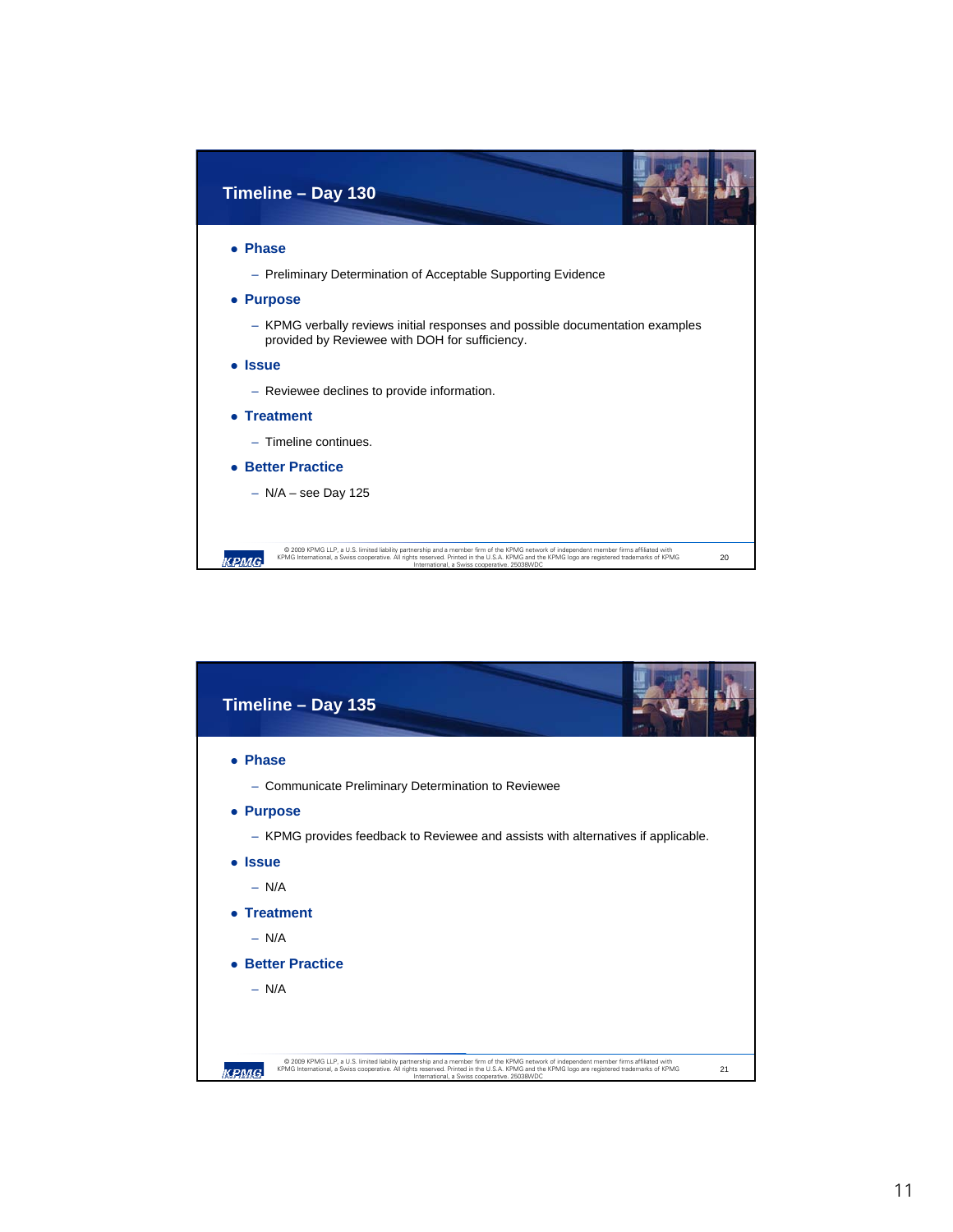

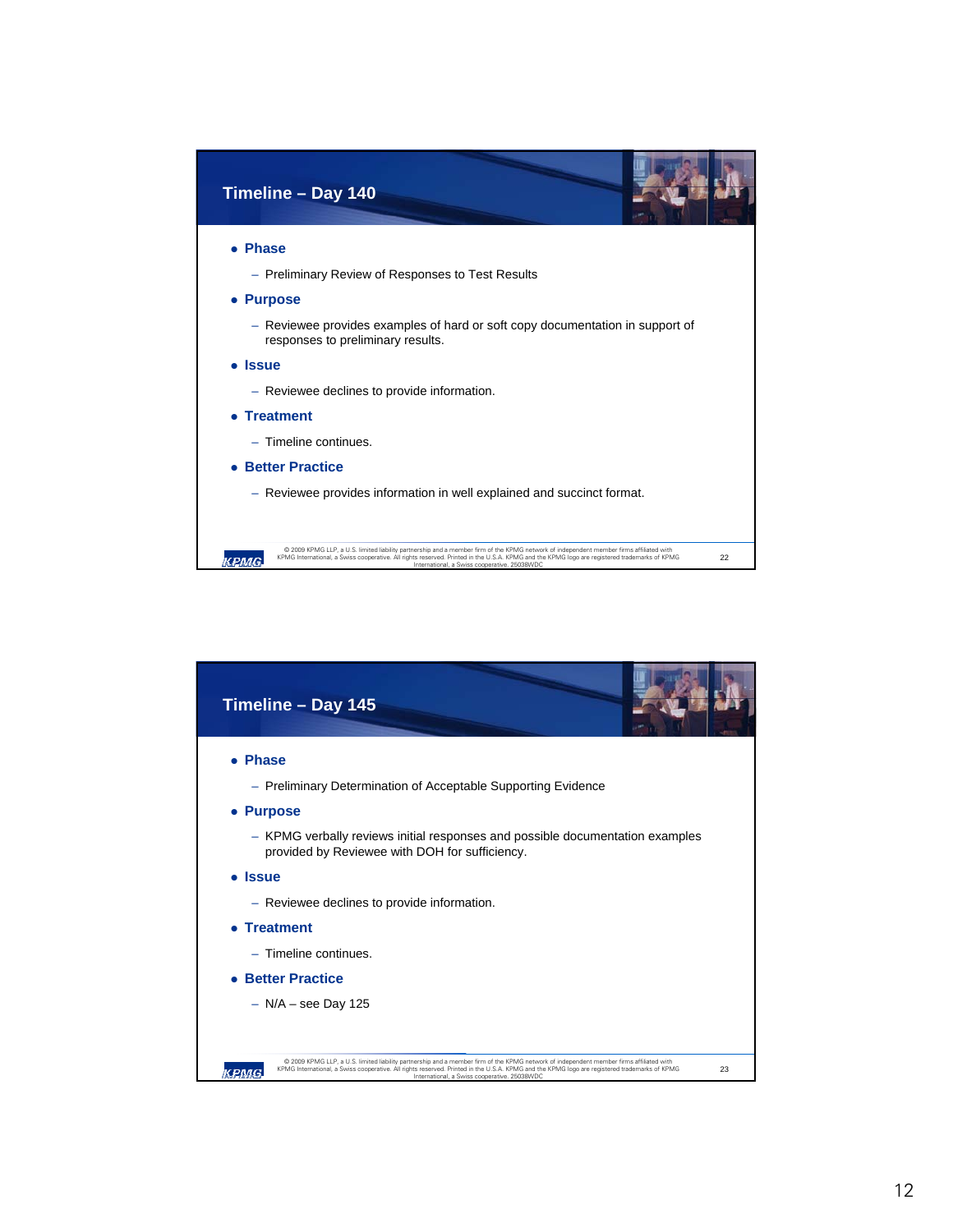

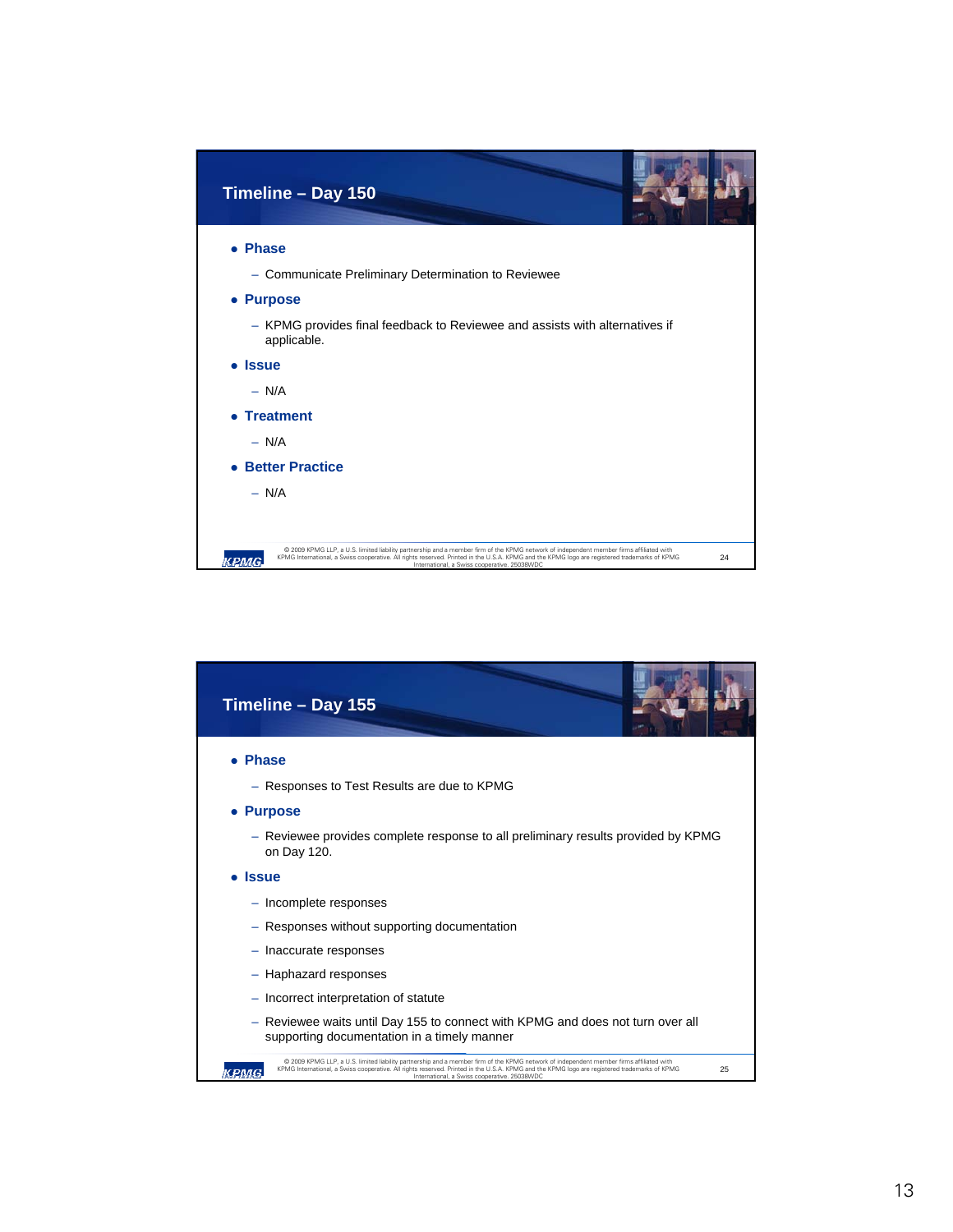

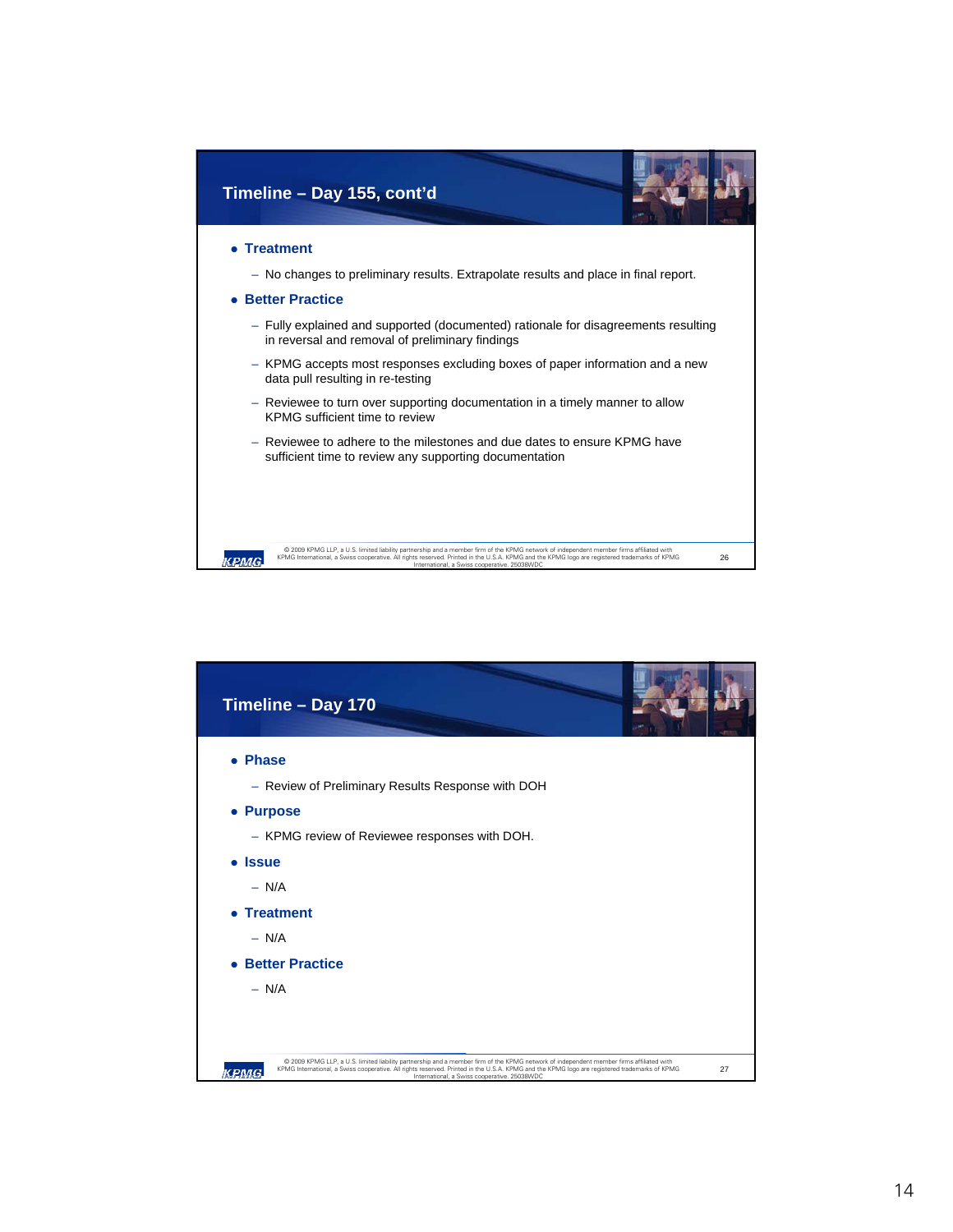

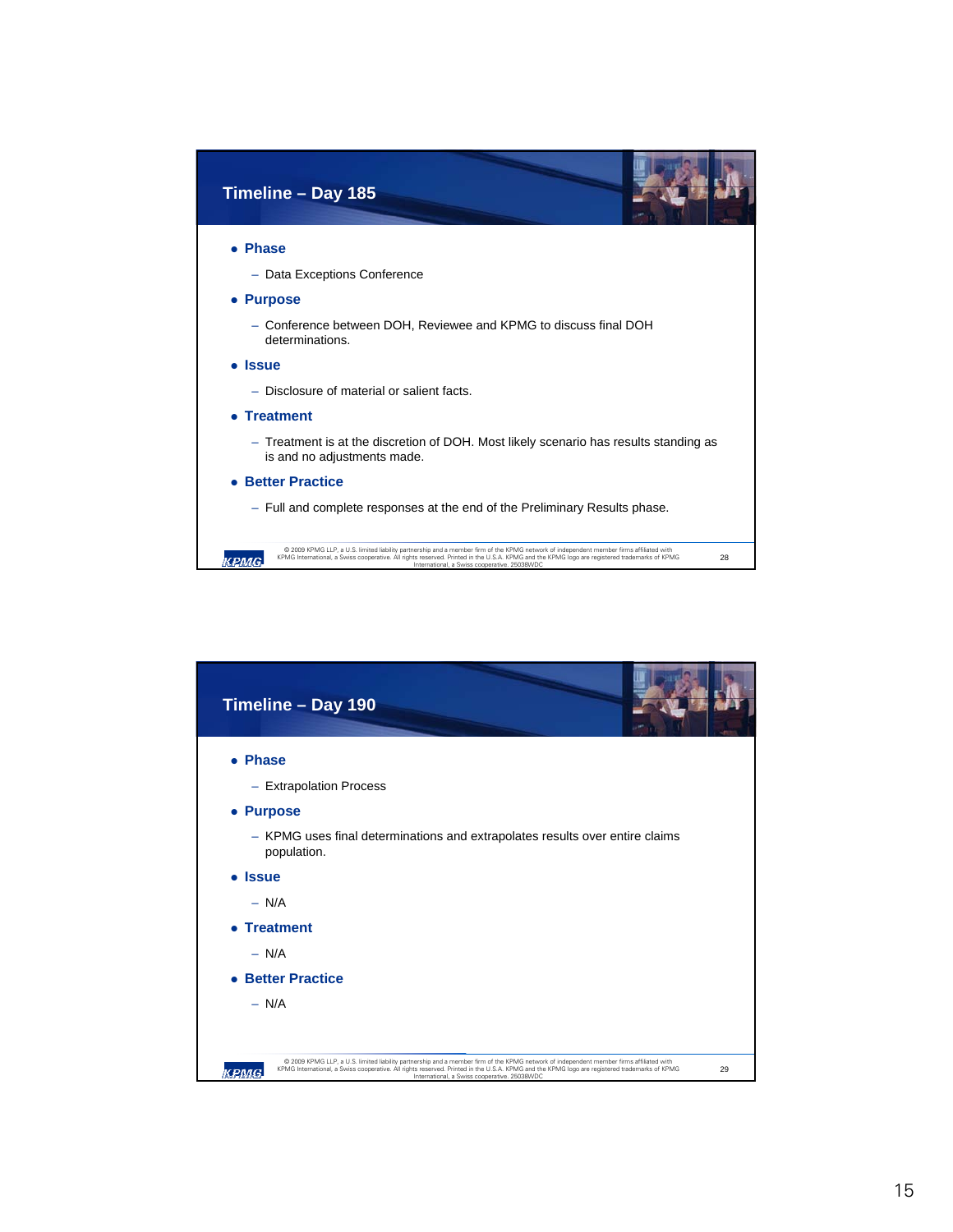| Timeline - Day 215                                                                                                                                                                                                                                                                                                                              |    |
|-------------------------------------------------------------------------------------------------------------------------------------------------------------------------------------------------------------------------------------------------------------------------------------------------------------------------------------------------|----|
| • Phase                                                                                                                                                                                                                                                                                                                                         |    |
| - DOH Reviews Draft Report                                                                                                                                                                                                                                                                                                                      |    |
| • Purpose                                                                                                                                                                                                                                                                                                                                       |    |
| - KPMG draft report under review by DOH.                                                                                                                                                                                                                                                                                                        |    |
| • Issue                                                                                                                                                                                                                                                                                                                                         |    |
| $- N/A$                                                                                                                                                                                                                                                                                                                                         |    |
| • Treatment                                                                                                                                                                                                                                                                                                                                     |    |
| $- N/A$                                                                                                                                                                                                                                                                                                                                         |    |
| • Better Practice                                                                                                                                                                                                                                                                                                                               |    |
| $- N/A$                                                                                                                                                                                                                                                                                                                                         |    |
|                                                                                                                                                                                                                                                                                                                                                 |    |
|                                                                                                                                                                                                                                                                                                                                                 |    |
| @ 2009 KPMG LLP, a U.S. limited liability partnership and a member firm of the KPMG network of independent member firms affiliated with<br>KPMG International, a Swiss cooperative. All rights reserved. Printed in the U.S.A. KPMG and the KPMG logo are registered trademarks of KPMG<br>кемс<br>International, a Swiss cooperative. 25038WDC | 30 |

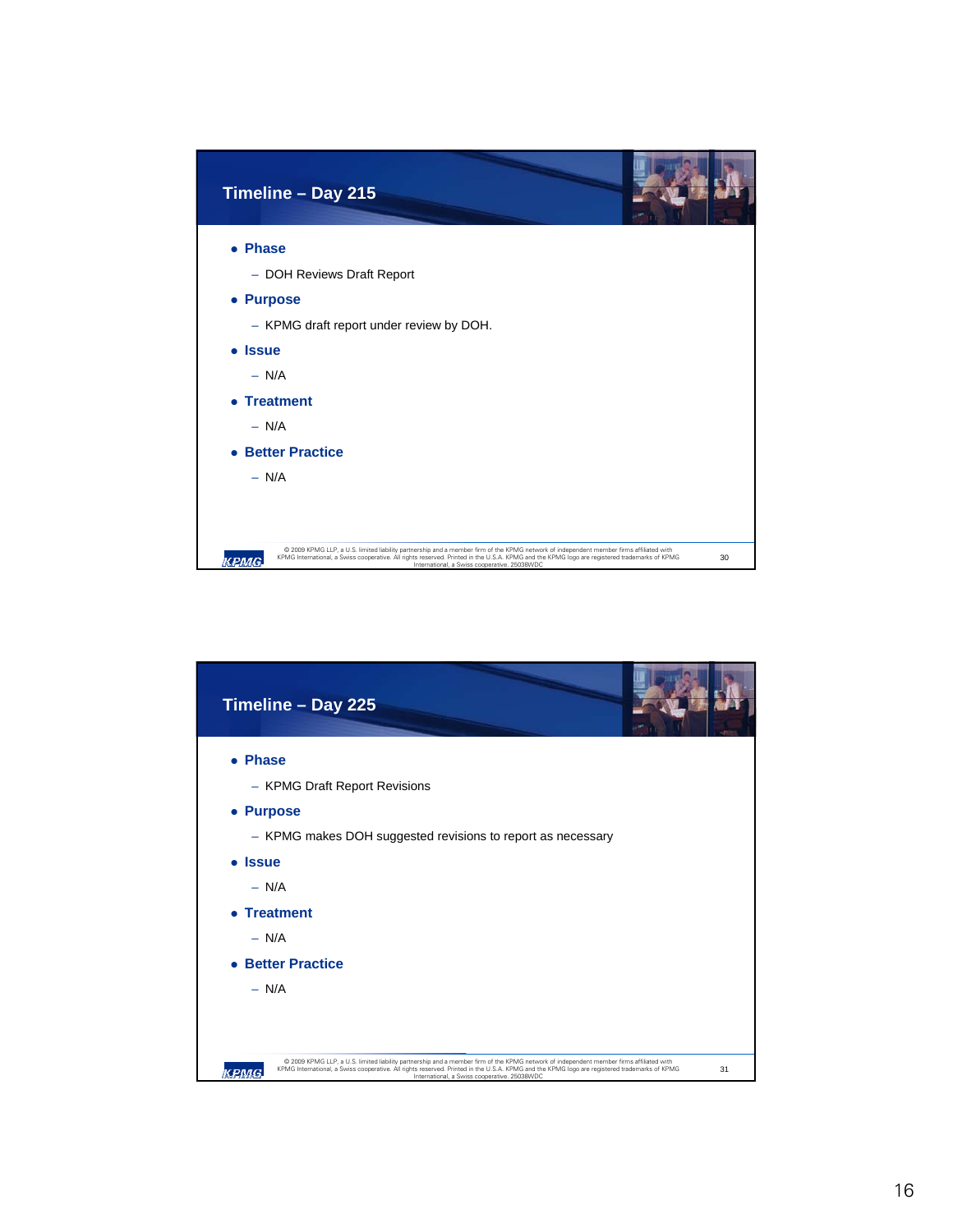

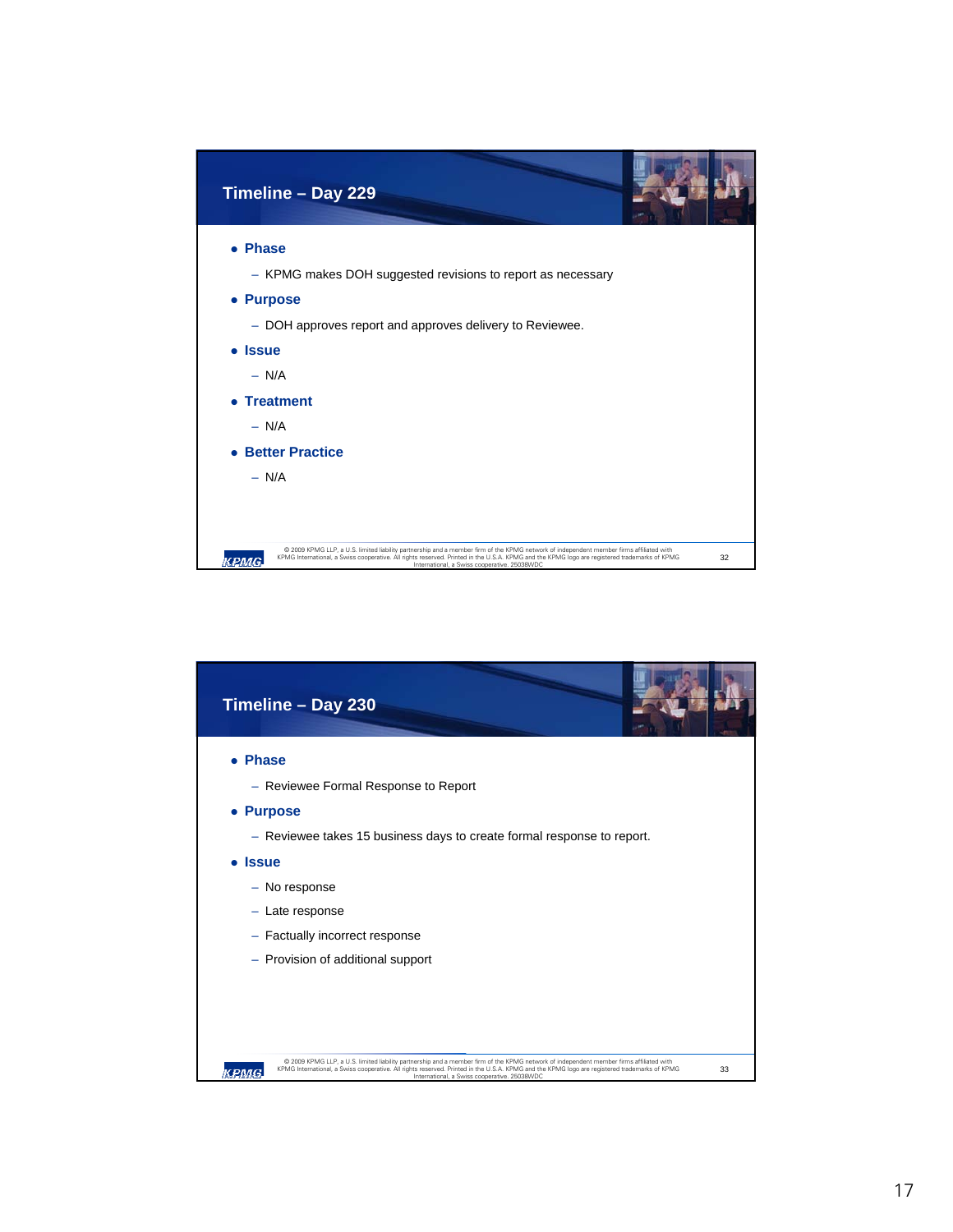

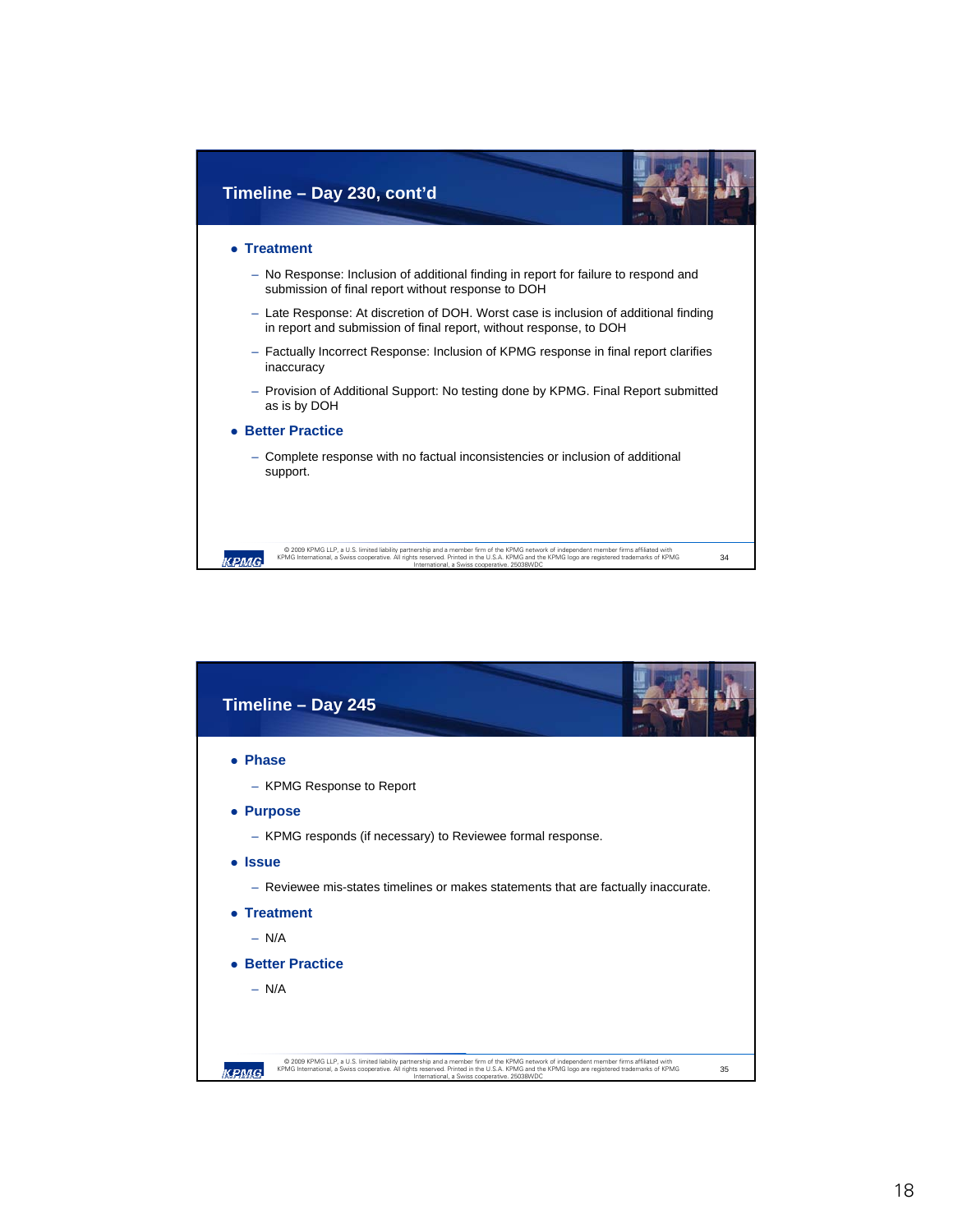| Timeline - Day 255                                                                                                                                                                                                                                                                                                                                    |
|-------------------------------------------------------------------------------------------------------------------------------------------------------------------------------------------------------------------------------------------------------------------------------------------------------------------------------------------------------|
| • Phase                                                                                                                                                                                                                                                                                                                                               |
| - Final Report                                                                                                                                                                                                                                                                                                                                        |
| • Purpose                                                                                                                                                                                                                                                                                                                                             |
| - Submission of Final Report to DOH with all responses included.                                                                                                                                                                                                                                                                                      |
| • Issue                                                                                                                                                                                                                                                                                                                                               |
| $- N/A$                                                                                                                                                                                                                                                                                                                                               |
| • Treatment                                                                                                                                                                                                                                                                                                                                           |
| $- N/A$                                                                                                                                                                                                                                                                                                                                               |
| <b>Better Practice</b><br>$\bullet$                                                                                                                                                                                                                                                                                                                   |
| $- N/A$                                                                                                                                                                                                                                                                                                                                               |
|                                                                                                                                                                                                                                                                                                                                                       |
| @ 2009 KPMG LLP, a U.S. limited liability partnership and a member firm of the KPMG network of independent member firms affiliated with<br>KPMG International, a Swiss cooperative. All rights reserved. Printed in the U.S.A. KPMG and the KPMG logo are registered trademarks of KPMG<br>36<br>кемс<br>International, a Swiss cooperative. 25038WDC |